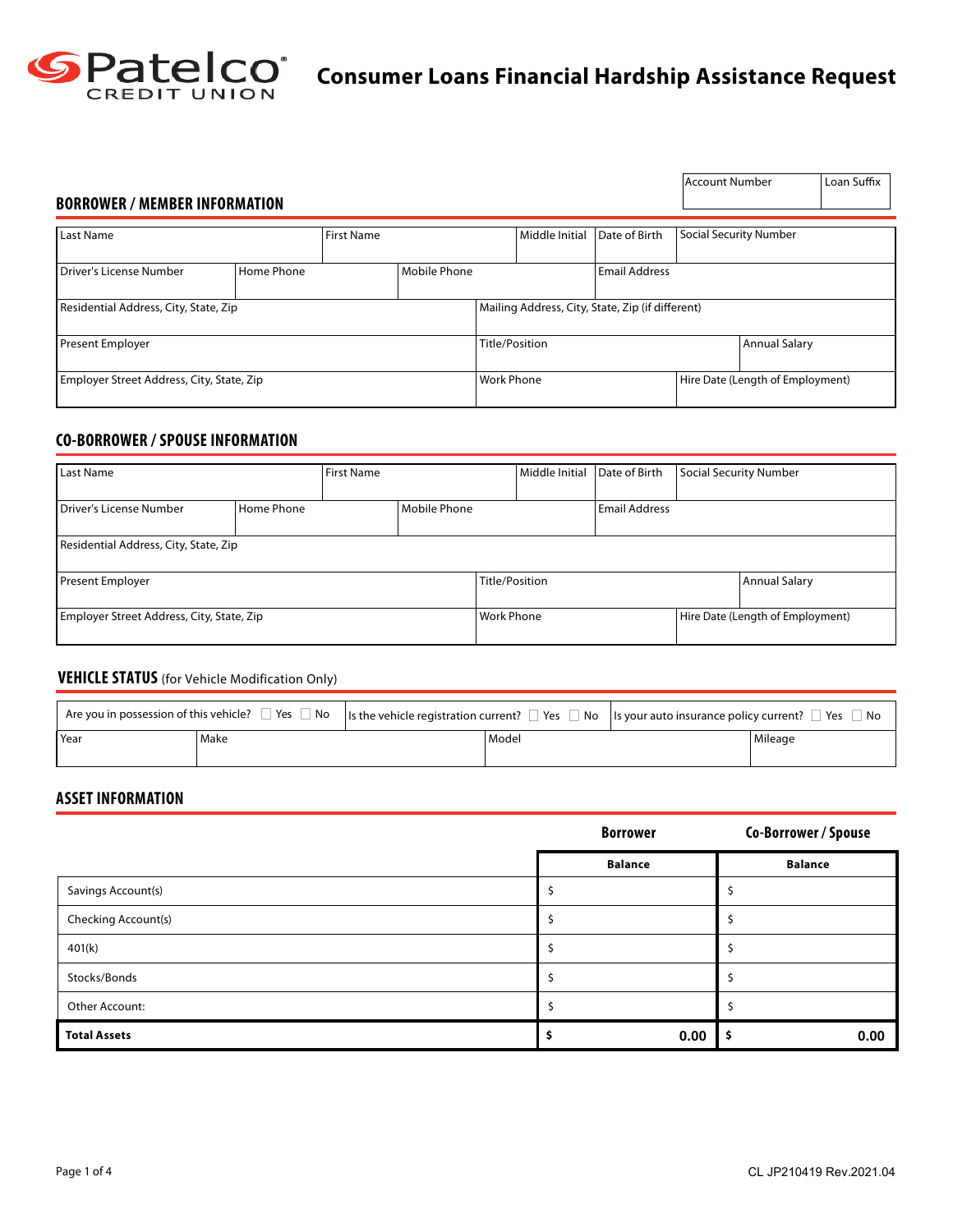

## **MONTHLY INCOME**

|                                           | <b>Borrower</b> | Co-Borrower / Spouse |
|-------------------------------------------|-----------------|----------------------|
| Monthly Gross Wages                       | \$              | \$                   |
| Overtime                                  | \$              | \$                   |
| Tips, Commissions, and Bonus              | Ś               | Ś                    |
| Self-Employment Income                    | \$              | \$                   |
| Unemployment Income                       | \$              | \$                   |
| Non-Taxable Social Security / SSDI        | \$              | Ś                    |
| <b>Social Security Benefits</b>           | \$              | \$                   |
| Income from Annuities or Retirement Plans | \$              | \$                   |
| Child Support / Alimony ++                | \$              | \$                   |
| Rental Income                             | \$              | \$                   |
| <b>Public Assistance</b>                  | \$              | \$                   |
| Other:                                    | \$              | Ś                    |
| <b>Total Monthly Income</b>               | \$<br>0.00      | \$<br>0.00           |

**++ Notice:** Alimony, child support, or separate maintenance income need not be revealed if you do not choose to have it considered for repaying this loan.

## **MONTHLY EXPENSES / DEBTS**

|                                         |                        | <b>Borrower</b> |                        | Co-Borrower / Spouse |
|-----------------------------------------|------------------------|-----------------|------------------------|----------------------|
|                                         | <b>Monthly Payment</b> | <b>Balance</b>  | <b>Monthly Payment</b> | <b>Balance</b>       |
| First Mortgage / Rent                   | \$                     | \$              | \$                     | \$                   |
| Second Mortgage / HELOC Payment         | \$                     | \$              | \$                     | \$                   |
| <b>Property Taxes</b>                   | \$                     | \$              | \$                     | \$                   |
| Homeowner's Insurance                   | \$                     | \$              | \$                     | \$                   |
| HOA Fees / Property Maintenance         | \$                     | \$              | \$                     | \$                   |
| Auto Loan(s)                            | \$                     | \$              | \$                     | \$                   |
| Auto Insurance                          | \$                     | \$              | \$                     | \$                   |
| Credit Card(s)                          | \$                     | \$              | \$                     | \$                   |
| Installment Loan(s)                     | \$                     | \$              | \$                     | \$                   |
| Child Support / Alimony Payments        | \$                     | \$              | \$                     | \$                   |
| Day Care / Child Care                   | \$                     | \$              | \$                     | \$                   |
| Mortgage Payment(s) on Other Properties | \$                     | \$              | \$                     | \$                   |
| Other:                                  | \$                     | Ś               | \$                     | \$                   |
| <b>Total Expenses / Debts</b>           | 0.00<br>\$             | 0.00<br>\$      | 0.00<br>\$             | 0.00<br>\$           |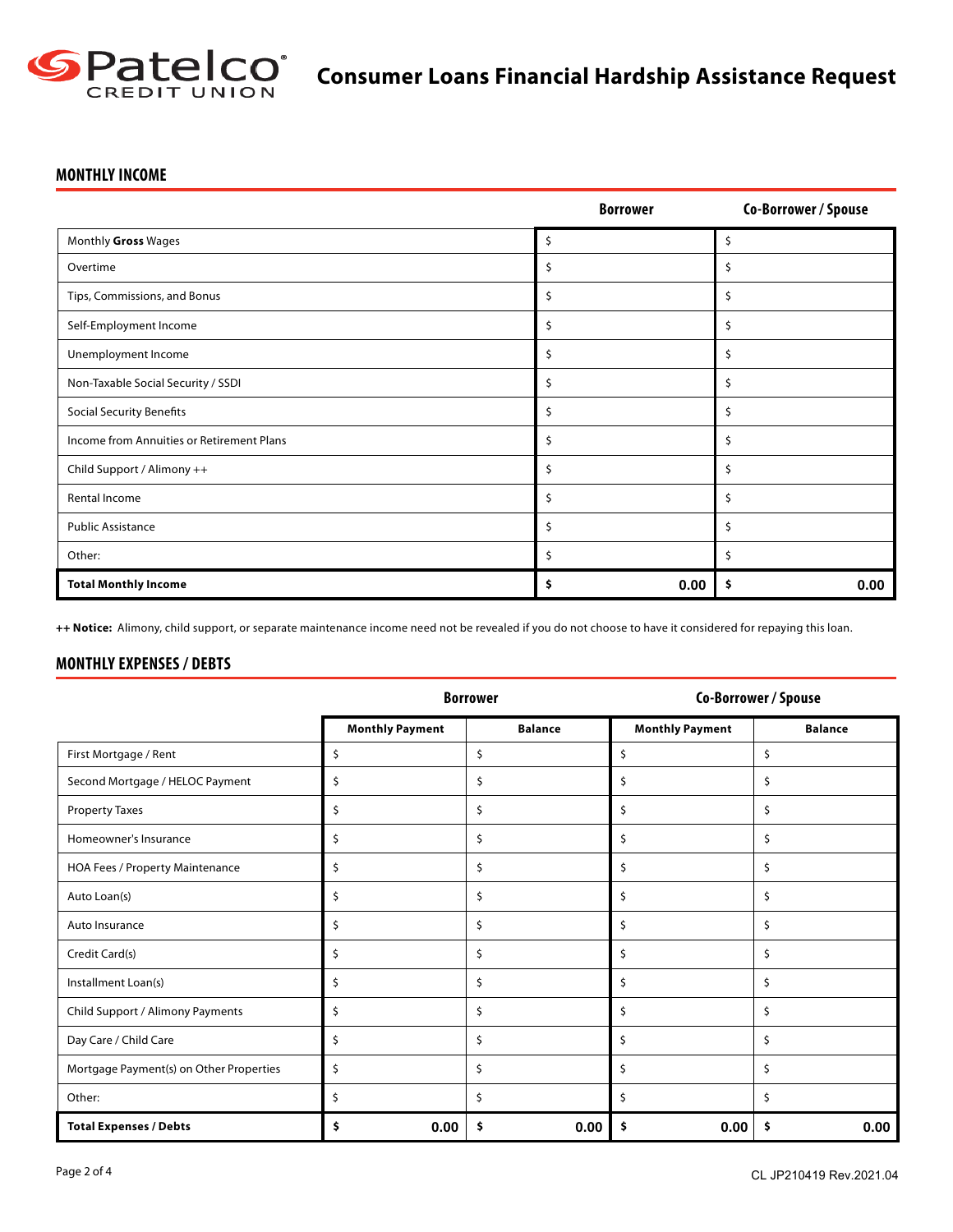

## **REQUIRED INCOME AND ASSET DOCUMENTATION**

 **Income Verification.** Please provide proof of income to support the amounts stated in the MONTHLY INCOME section on page 2.

#### **Wages or Salary:**

• For each member who is a salaried employee or hourly wage earner, include the most recent paystub that reflects at least 30 days of yearto-date earnings for each member.

#### **Self-Employment:**

- Provide a complete, signed individual federal income tax return and, as applicable, the business tax return; AND
- Either the most recent signed and dated quarterly or year-to-date profit/loss statement that reflects activity for the most recent three months; OR copies of bank statements for the business account for the last two months evidencing continuation of business activity.

#### **"Other Earned Income" such as Bonuses, Commissions, Housing Allowance, Tips, or Overtime:**

• Reliable third‐party documentation describing the amount and nature of the income (e.g., employment contract or print-outs documenting tip income).

#### **Social Security, Disability or Death Benefits, Pension, Public Assistance, or Adoption Assistance:**

- Documentation showing the amount and frequency of the benefits, such as letters, exhibits, disability policy or benefits statement from the provider; AND
- Documentation showing the receipt of payment, such as copies of the two most recent bank statements showing deposit amounts.

#### **Rental Income:**

- Copy of the most recently filed federal tax return with all schedules, including Schedule E–Supplement Income and Loss. Rental income for qualifying purposes will be 75% of the gross rent reduced by the monthly debt service on the property, if applicable; OR
- If rental income is not reported on Schedule E–Supplemental Income and Loss, provide a copy of the current lease agreement with either bank statements or cancelled rent checks demonstrating receipt of rent.

#### **Investment Income:**

• Copies of the two most recent investment statements or bank statements supporting receipt of this income.

#### **Bank Account Statement(s)**

• Copies of your most recent bank statements from all bank accounts (e.g., checking, savings, money market, CD, retirement) covering the immediate prior two months.

#### **Vehicle Insurance and Registration**

• If this request is for an auto loan, please provide a copy of the Insurance Declaration Page listing Patelco Credit Union as Lienholder AND proof of current vehicle registration.

#### **REQUIRED HARDSHIP DOCUMENTATION**

#### **I believe that my current hardship is:**

- $\Box$  Temporary Hardship (e.g., Unemployment, Temporary Sickness or Disability, etc.)
- $\Box$  Permanent Hardship (e.g., Death of a Borrower, Divorce or Legal Separation, Long-Term or Permanent Disability, etc.)
- $\Box$  Other (please explain in your Hardship letter)
- $\Box$  Hardship letter. Please provide a detailed, written explanation with this request describing the specific nature of your hardship.

#### **Please see the table below for a list of the required hardship documentation and submit the documentation that corresponds to the hardship you described in your hardship letter.**

| If your hardship is:                                                                                                                                                                                                   | The required hardship documentation is:                                                                                                                                                           |
|------------------------------------------------------------------------------------------------------------------------------------------------------------------------------------------------------------------------|---------------------------------------------------------------------------------------------------------------------------------------------------------------------------------------------------|
| Unemployment                                                                                                                                                                                                           | Employment discharge letter; OR<br>The initial unemployment benefit award letter from the Employment<br>Development Department; OR<br>A copy of the most recent unemployment benefit disbursement |
| Reduction in income: a hardship that has caused a decrease in your<br>income due to circumstances outside your control (e.g., elimination of<br>overtime, reduction in regular working hours, a reduction in base pay) | Evidence establishing reduction of income                                                                                                                                                         |